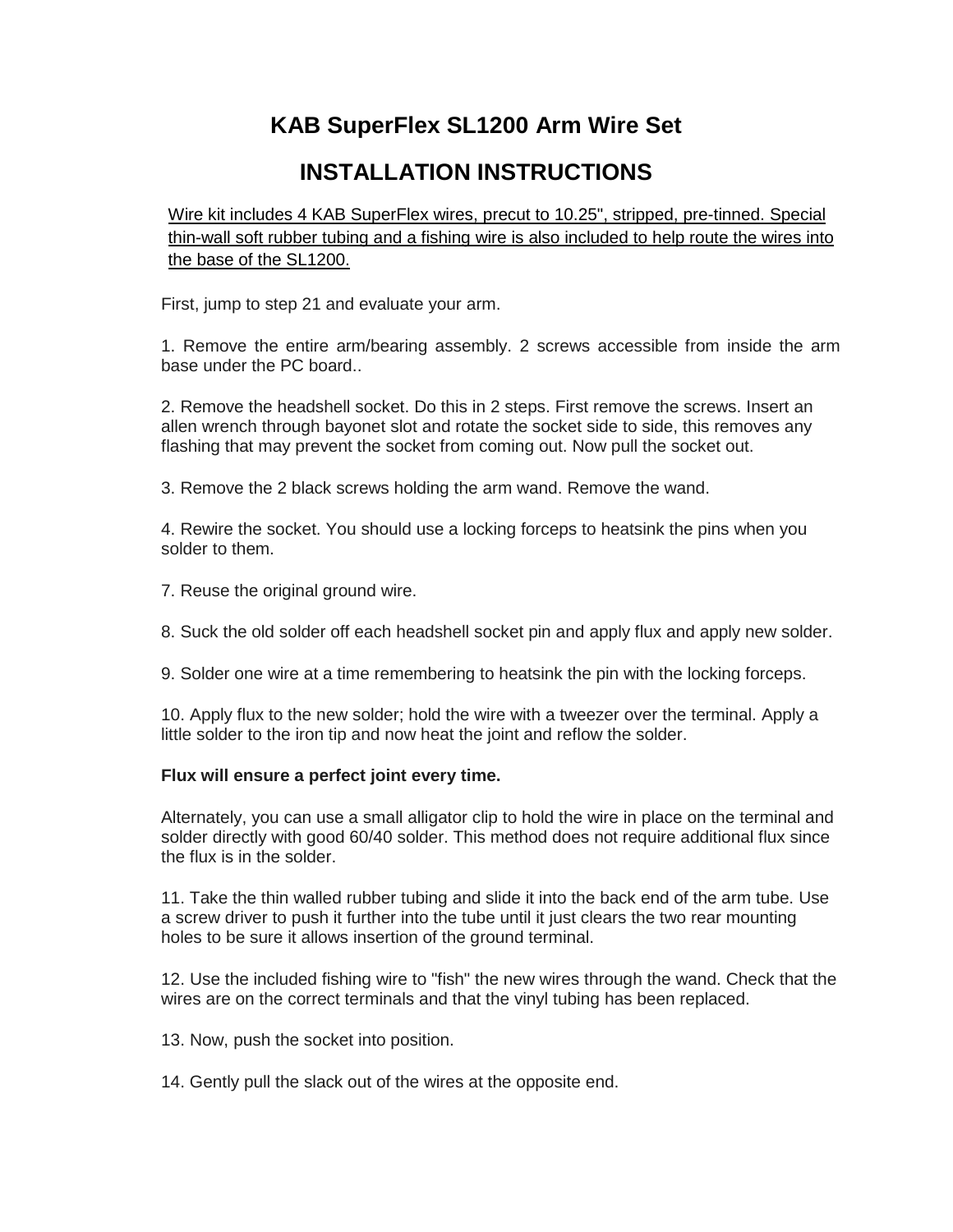15. Replace the ground wire insert.

Undo the fish wire and re attach the fish wire now with the ground wire included.

16. Fish the wires into the gimbal assembly and re attach the arm wand with the 2 black screws. Before tightening these screws, be sure the arm wand is straight. Hold the arm level and view the arm head on to confirm that the wand neither angles up or down. Tighten the screws and reconfirm.

## **- This alignment is important to get right.**

17. Replace the two head shell socket screws but do not tighten.

You will find that the socket will rotate about 5 degrees to either side.

You will need to find a way to hold the arm so you can align the headshell socket. Perhaps the best way is to remount the arm on the turntable and using a very short #0 Phillips screw driver and with the motor cover removed, you will find that you can snug the screws while observing the evenness of the headshell. Remove the arm to do the final tightening of the screws. Use great care to feel for the limit because they are easy to over tighten and strip.

### **- This is perhaps the most difficult part of a rewire.**

18. Final arm mounting

#### **- Set anti-skate to 0 at this time.**

Note that the wires feed into the tear shaped hole just opposite the anti skate knob and then go down the center hole. Be sure the wires don't get wrapped around the anti skate actuator. Attach the 2 holding screws being careful not to pinch the wires. As you tighten those screws, be sure there is always free play in the wires. When you move the wires in the bottom, you should see them move up on top.

19. Solder the wires to your final termination, PCB or Terminal strip.

20. Check for continuity and correct polarity.

Black to top bearing

Red to contact top right

White to contact top left

Green to contact bottom right

Blue to contact bottom left